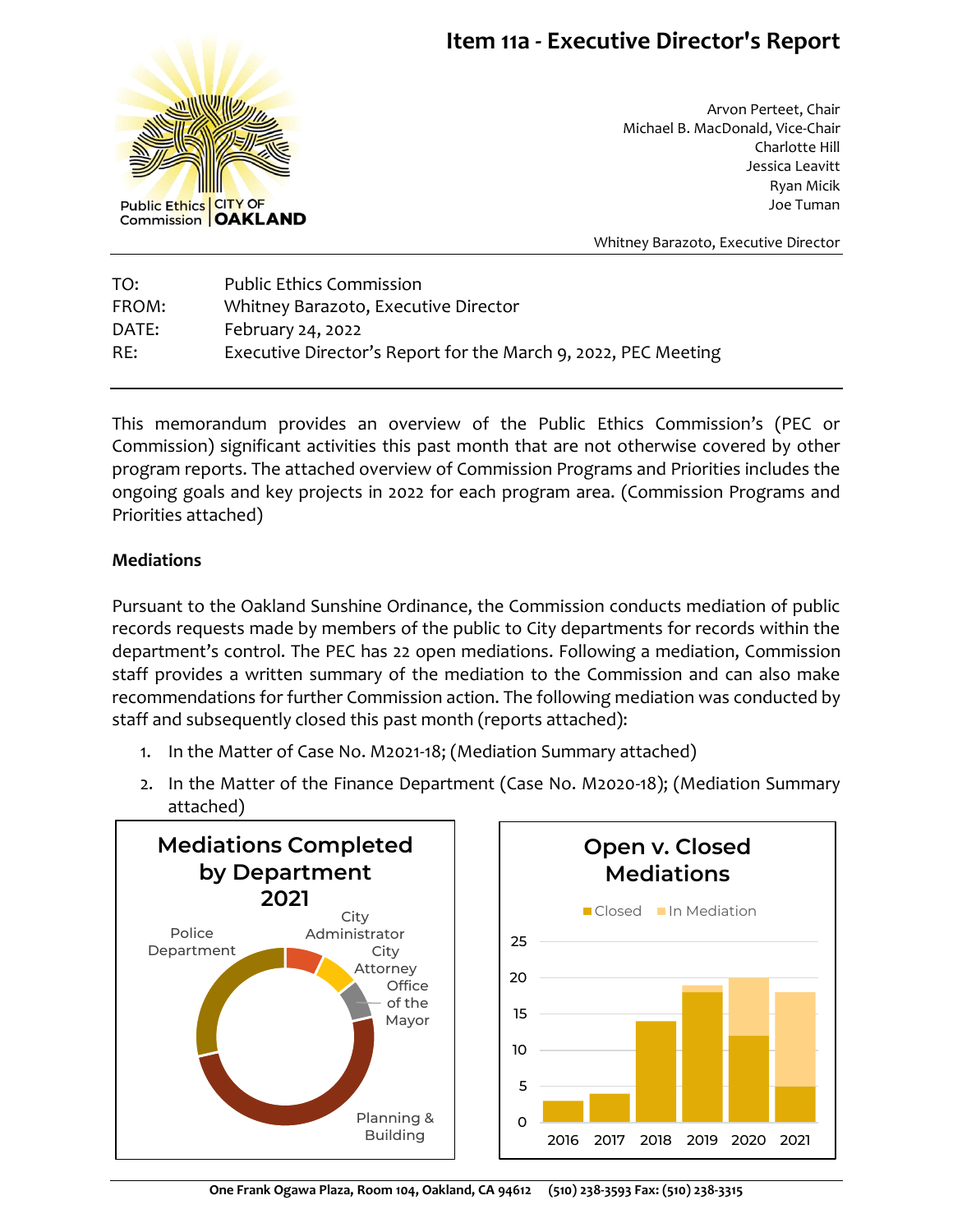### **PEC Staffing and Budget**

The Commission received one new position in the 2022-23 FY budget, and staff is in the process of preparing for the new position. Staff created a job duty statement for the Administrative Analyst I position to be added within the PEC's organizational framework, and a new job duty statement for the existing Administrative Assistant positon, which will focus on supporting the Enforcement program. Recruiting for the Administrative Analyst position will begin in the new fiscal year starting on July 1.

Meanwhile, staff is preparing to hire two part-time, temporary employees: 1) an analyst to assist with election-related activities as staff gears up for the 2022 election, and 2) an assistant to help with enforcement activities during the same time-period. Both part-time positions will be funded with money that was carried forward from the 2020-21 fiscal year for electionrelated expenditures.

#### **PEC Retreat**

Staff is soliciting proposals for a consultant to conduct strategic visioning at its upcoming retreat set for two evenings in April (April 21 and 22). The retreat, which will be posted publicly and open to the public, will provide an opportunity for Commissioners and staff to work together to discuss a big-picture vision, review program objectives and goals, and identify key projects for PEC work in the years ahead.

### **PEC Legislation**

Commission staff has submitted documents to City Council Rules Committee to schedule the PEC's proposed Ticket Distribution Policy Ordinance and proposed amendments to the Limited Public Financing Program to be considered by the committee, which has policy jurisdiction for PEC-related legislation. The items are slated to be discussed for scheduling at the March 3 Rules Committee meeting and potentially reviewed substantively at its next committee meeting on March 17.

#### **Commissioner Recruitment and Onboarding**

The City Auditor is in the process of interviewing for Commissioner candidates and expects to have an appointment soon.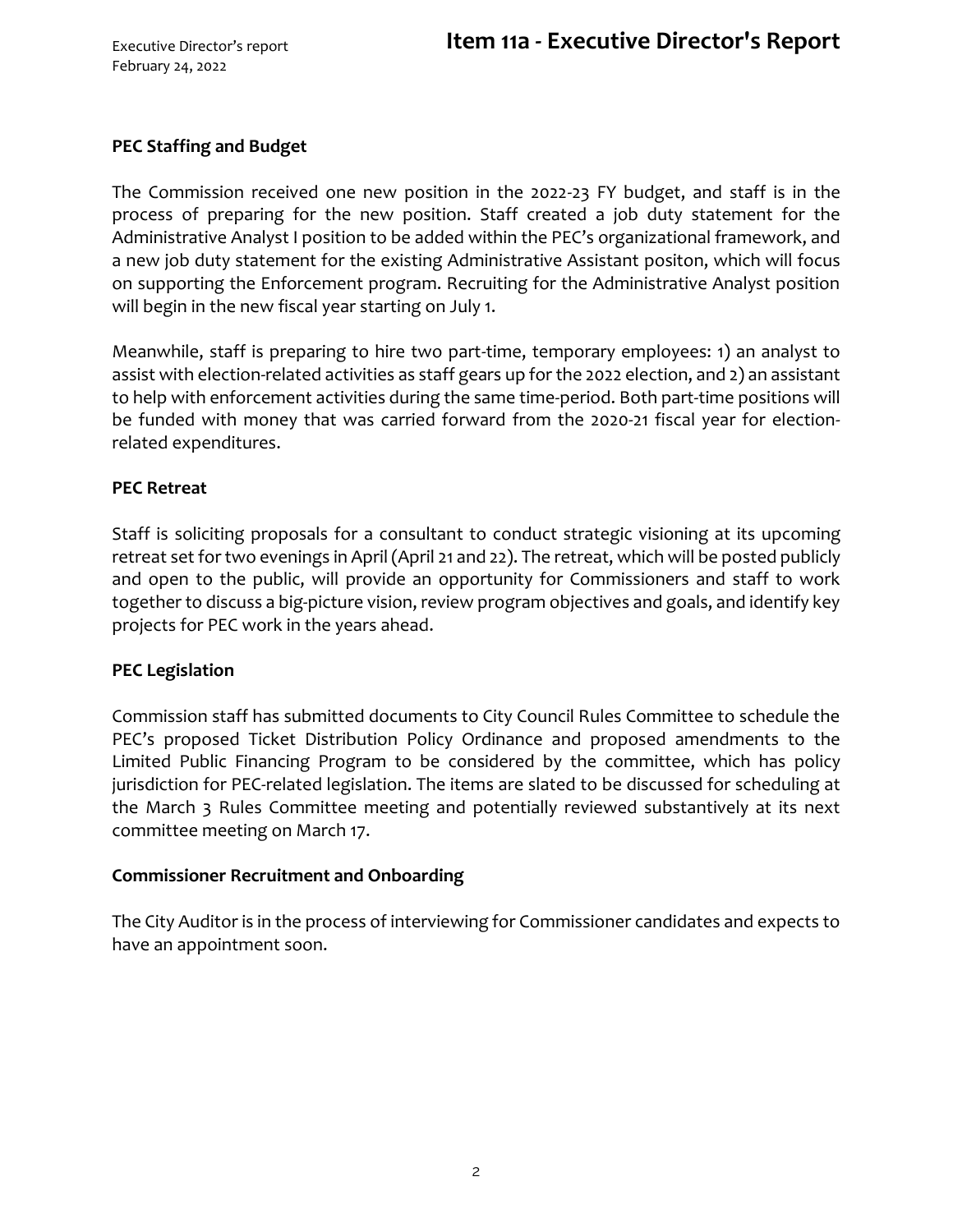# **Item 11a - Executive Director's Report**

## **PUBLIC ETHICS COMMISSION Programs and Priorities 2022**

| Program                                                  | Goal                                                                                                                                                                                                                              | <b>Desired Outcome</b>                                                                                                                                                                                                                                    | Key Projects for 2022                                                                                                                                                                                                                                                                                                                                                                                                                |
|----------------------------------------------------------|-----------------------------------------------------------------------------------------------------------------------------------------------------------------------------------------------------------------------------------|-----------------------------------------------------------------------------------------------------------------------------------------------------------------------------------------------------------------------------------------------------------|--------------------------------------------------------------------------------------------------------------------------------------------------------------------------------------------------------------------------------------------------------------------------------------------------------------------------------------------------------------------------------------------------------------------------------------|
| Lead/<br>Collaborate<br>(Policy,<br>Systems,<br>Culture) | PEC facilitates changes in City<br>policies, laws, systems, and<br>technology and leads by example to<br>ensure fairness, openness, honesty,<br>integrity and innovation.                                                         | Effective campaign finance,<br>ethics, and transparency<br>policies, procedures, and<br>systems are in place across City<br>agencies                                                                                                                      | City Ticket Policy Ordinance<br>1.<br>Limited Public Financing Act Amendment<br>2.<br>Campaign Public Finance Redesign<br>$\overline{3}$<br>Public Records Performance Tool<br>4.                                                                                                                                                                                                                                                    |
| Educate/<br><b>Advise</b>                                | Oakland public servants, candidates<br>for office, lobbyists, and City<br>contractors understand and comply<br>with City campaign finance, ethics,<br>and transparency laws.                                                      | The PEC is a trusted and<br>frequent source for information<br>and assistance on government<br>ethics, campaign finance, and<br>transparency issues; the PEC<br>fosters and sustains ethical<br>culture throughout City<br>government.                    | Ethics onboarding/exit process improvement<br>1.<br>Ethics training and advice: a) elected officials, b) City employees<br>2.<br>(1000), b) board/commission members, and c) consultants<br><b>Campaign Finance Training</b><br>3.<br>Limited Public Financing Act Training and Program Implementation<br>4.<br>Sunshine training - Open meetings; public records<br>5.<br>New trainings as needed for diversion<br>6.               |
| Outreach/<br><b>Engage</b>                               | Citizens and regulated community<br>know about the PEC and know that<br>the PEC is responsive to their<br>complaints/questions about<br>government ethics, campaign<br>finance, or transparency concerns.                         | The PEC actively engages with<br>clients and citizens<br>demonstrating a collaborative<br>transparency approach that<br>fosters two-way interaction<br>between citizens and<br>government to enhance mutual<br>knowledge, understanding, and<br>trust.    | <b>Public Records mediations</b><br>1.<br>PEC Outreach - Commissioner-led public outreach<br>2.<br>Communications/outreach to client groups - targeted and training and<br>3.<br>compliance<br>PEC social media outreach - focused on sharing ethics-related data<br>4.<br>and PEC services and outcomes<br>5. Website - PEC dashboards for enforcement cases and mediations                                                         |
| Disclose/<br><b>Illuminate</b>                           | PEC website and disclosure tools are<br>user-friendly, accurate, up-to-date,<br>and commonly used to view<br>government integrity data.<br>Filing tools collect and transmit data<br>in an effective and user-friendly<br>manner. | Citizens can easily access<br>accurate, complete campaign<br>finance and ethics-related data<br>in a user-friendly,<br>understandable format.<br>Filers can easily submit<br>campaign finance, lobbyist, and<br>ethics-related disclosure<br>information. | Filing Officer/Compliance - assess, follow-up, and refer<br>1.<br>Government Integrity E-Data Project - Lobbyist Registration, Form<br>2.<br>700, Form 803, Show Me the Money App, Behested Payments<br>Open Disclosure - continue coordination and development<br>3.<br>Campaign Finance Data - focus on pushing out data using Socrata,<br>4.<br>City Open Data Portal, and PEC dashboards where possible for the<br>2022 Election |
| Detect/<br><b>Deter</b>                                  | PEC staff proactively detects<br>potential violations and efficiently<br>investigates complaints of non-                                                                                                                          | Public servants, candidates,<br>lobbyists, and City contractors<br>are motivated to comply with                                                                                                                                                           | Investigations<br>1.<br>Collaborate with other government law enforcement agencies<br>2.                                                                                                                                                                                                                                                                                                                                             |